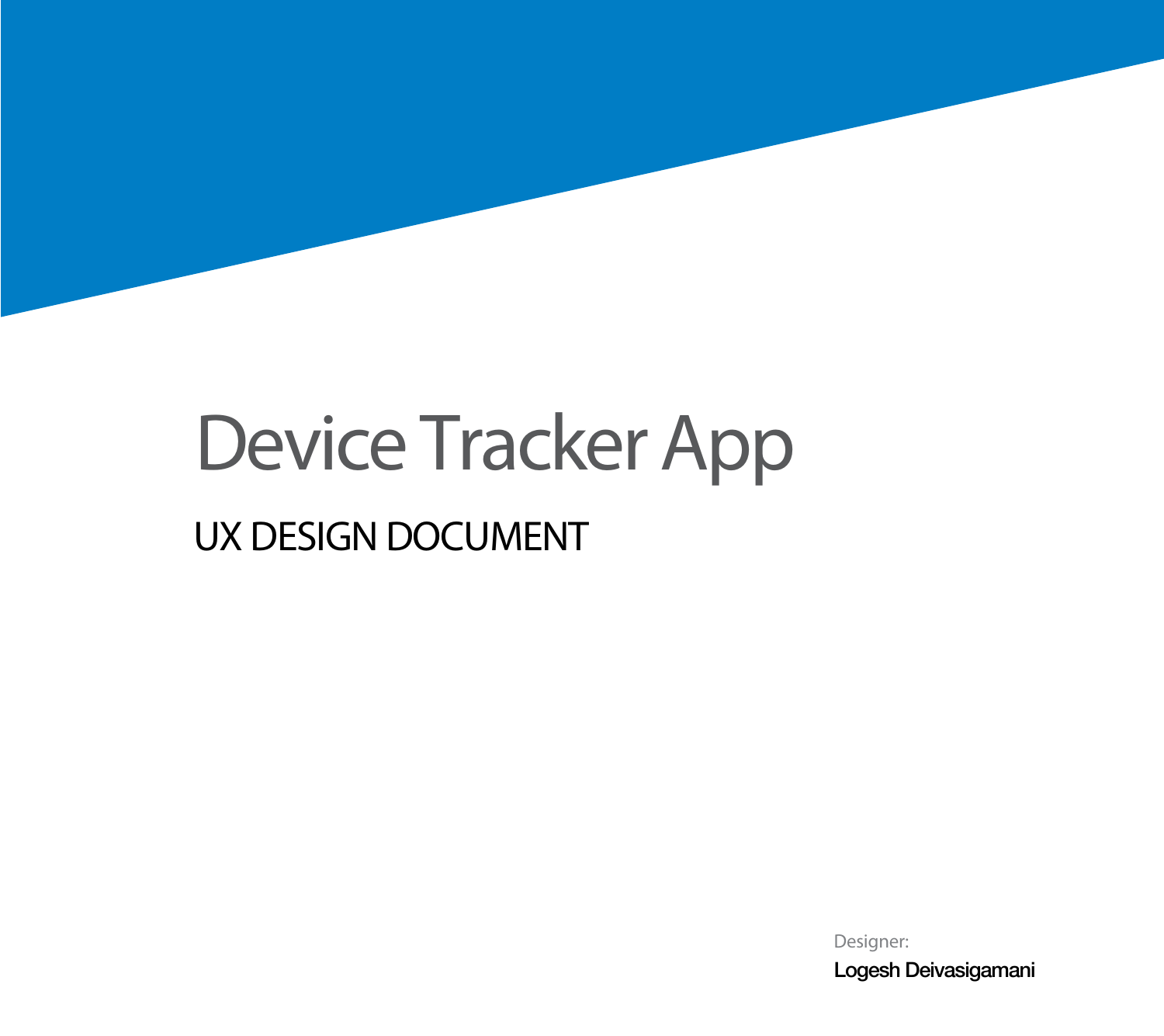

## **Admin** (VIEW/EDIT/DELETE ACCESS)



## **General User**

(ONLY VIEW ACCESS)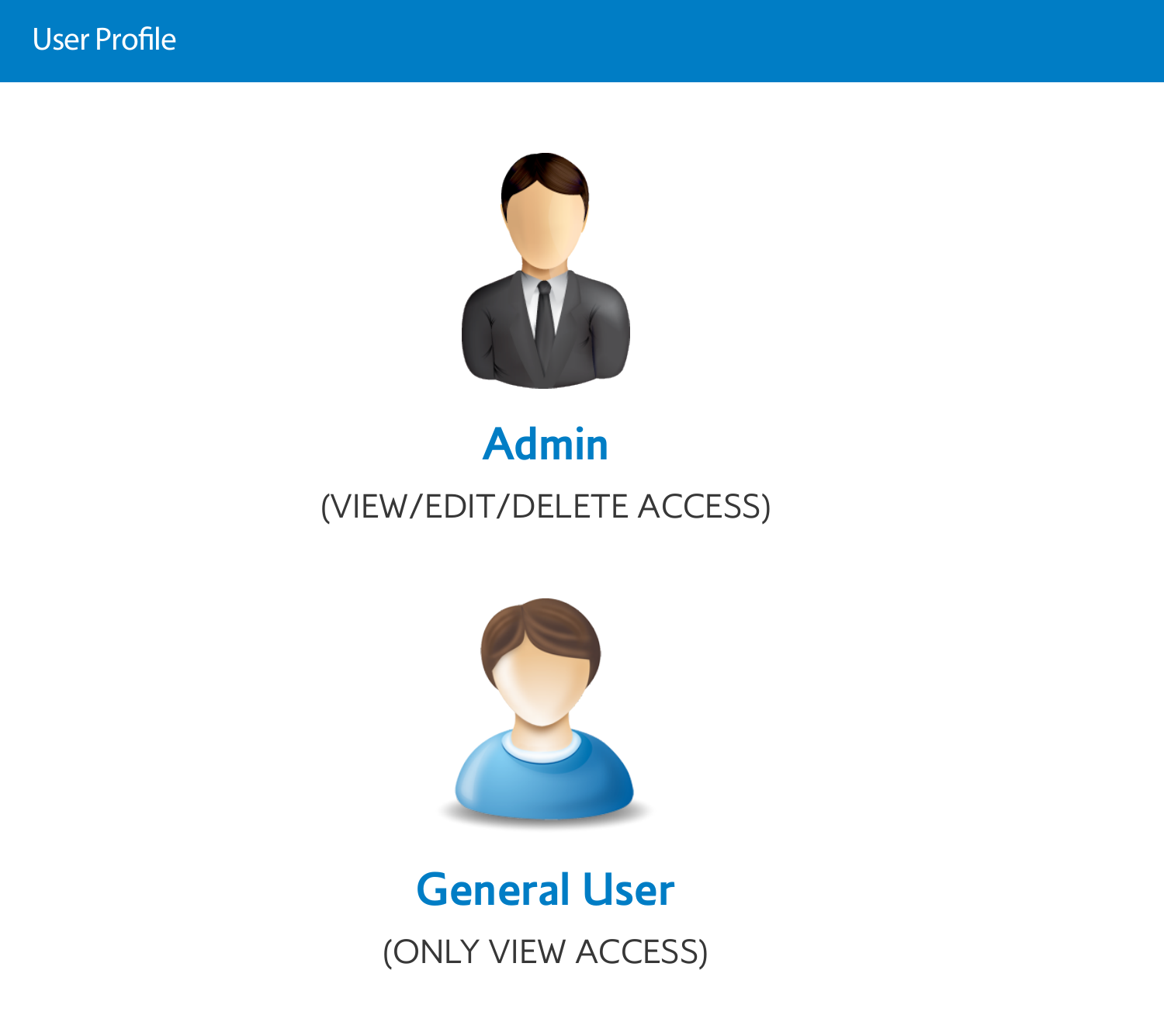- To Track the devices (Smartphones,Tablets, Laptops, Destops, Wifi Routers,  $\mathbf{O}$ Datacards, Printers, Keyboard/Mouse, Smart Glass, Wacom
- To Identify the status of the devices (Assigned/Not Assigned/Damaged)  $\overline{O}$
- To Send Weekly Report or Custom Report based on Device Type,Version/  $\overline{O}$ Reporting Manager/Status of the device/Audit Status/Damaged Device with Comments/Photo Capuring
- To Tag/De-Tag the devices  $\mathbf{O}$
- To Generate Unique ID's for the devices which doesn't have Serial/IMIE number  $\Omega$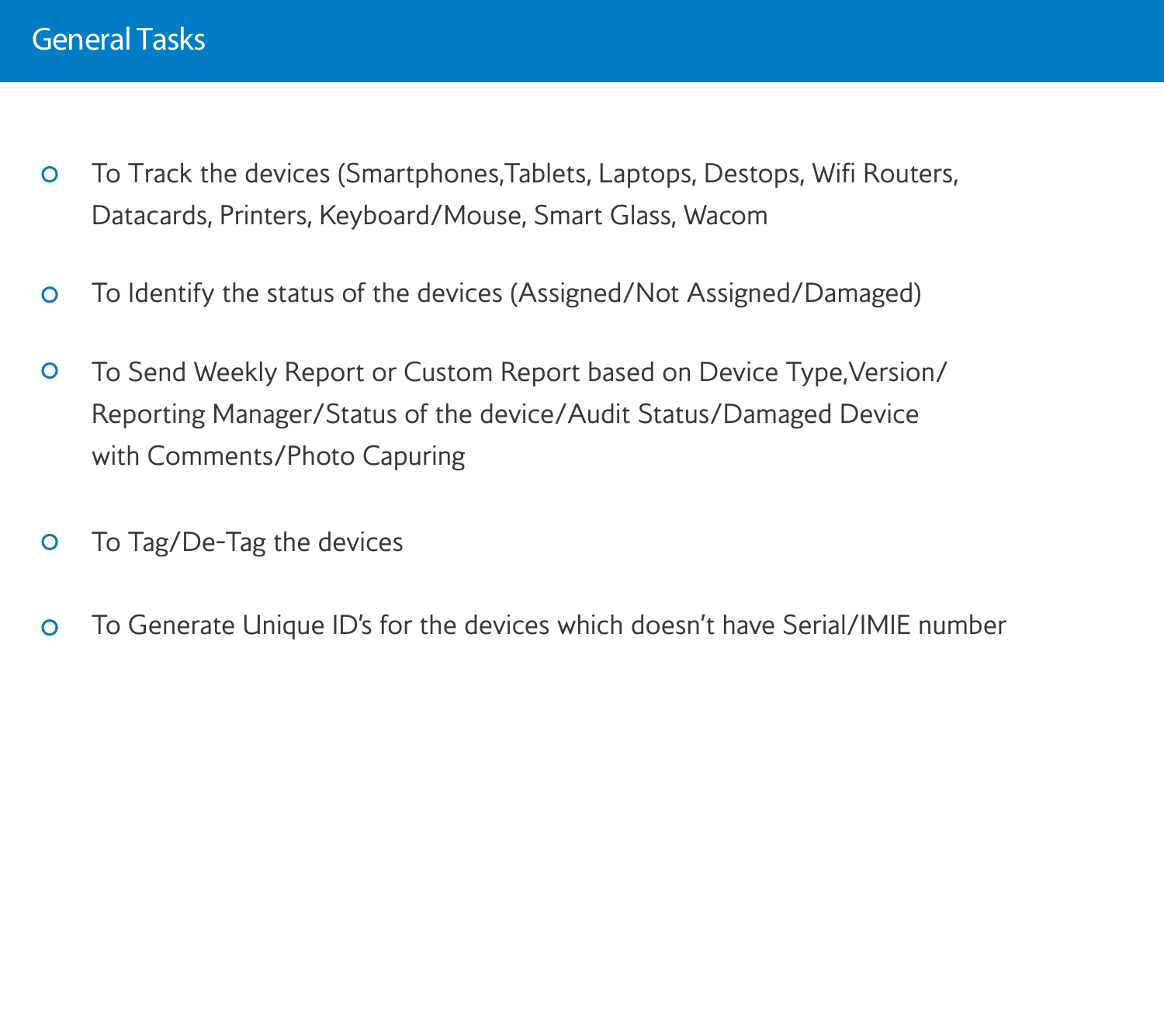$\circ$ **•••••** AT&T  $\widehat{\mathbb{R}}$  11:56 AM **•••••** AT&T  $\widehat{\tau}$  **11:56 AM** ट्ठे **DESS Device Tracker** ≺ **1.0** Scan QR Code Assest ID  $\bowtie$ Identify Device 0 Add New Device  $\rightarrow$ Master List  $\boxtimes$  $\rightarrow$  $\boxtimes$ Send Report  $\,$ 

| $\bullet\bullet\bullet\bullet$ AT&T $\widehat{\phantom{1}}$ 11:56 AM |                                         | $\ast$        |
|----------------------------------------------------------------------|-----------------------------------------|---------------|
|                                                                      | INCHN-DESS-MOBI-iPHONE005               | $\frac{0}{2}$ |
| <b>TCS DEVICE ID</b>                                                 |                                         |               |
| 01HW44354                                                            |                                         |               |
| <b>DEVICE BRAND</b>                                                  |                                         |               |
| <b>APPLE</b>                                                         |                                         |               |
| DEVICE MODEL                                                         |                                         |               |
| iPhone 5                                                             |                                         |               |
| DEVICE SERIAL / IMIE NO                                              |                                         |               |
| C02GP2KDDV7P                                                         |                                         |               |
| <b>DEVICE OS VERSION</b>                                             |                                         |               |
| 7.1                                                                  |                                         |               |
| <b>DEVICE STATUS</b>                                                 |                                         |               |
| <b>Store</b>                                                         |                                         |               |
|                                                                      | LAST COMMENTS (Updated on 1st Jul 2013) |               |
| <b>Cable Missing</b>                                                 |                                         |               |
| <b>LAST USER</b>                                                     |                                         |               |
| Suthan P (342342)                                                    |                                         |               |

**1.0** Tap on Identify Device slide to next screen with camera option to scan the QR Code

**Identify Device**

 $\circ$ 

**2.0** Tap on the more icon to get action button sliding fron top (Assign to Associate)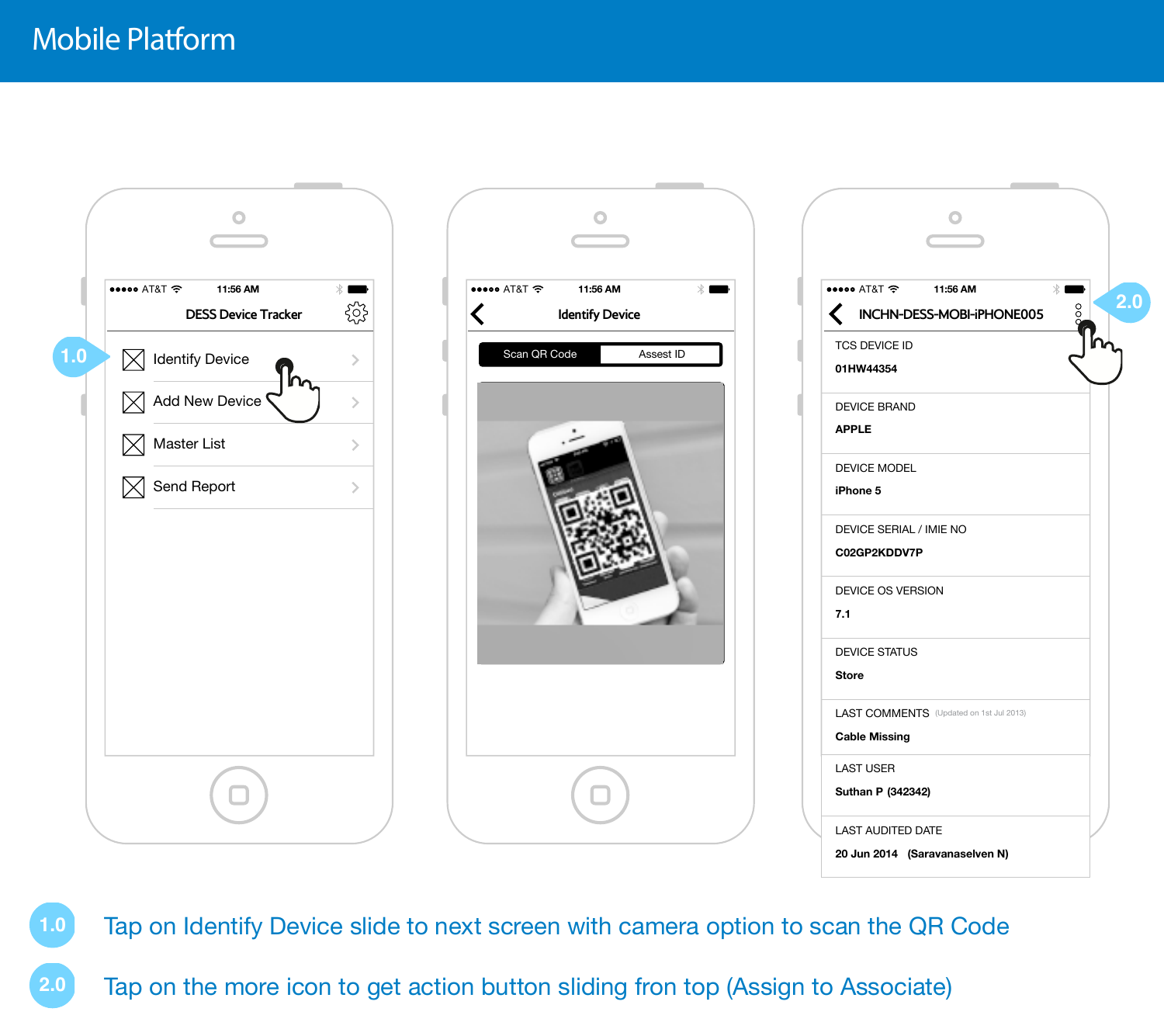$\circ$ **•••••** AT&T  $\widehat{\tau}$  11:56 AM Y)  $\blacksquare$  $\ddot{\bullet}$  $\left\langle \right\rangle$ **INCHN-DESS-MOBI-iPHONE005 Assign to Associate 01HW44354** n DEVICE BRAND **APPLE** DEVICE MODEL **iPhone 5** DEVICE SERIAL / IMIE NO **C02GP2KDDV7P** DEVICE OS VERSION **7.1** DEVICE STATUS **Store COMMENTS Cable Missing**

| ●●●●●● AT&T <>> 6 11:56 AM<br>$\ast$ $\blacksquare$ | ••••• AT&T ?     |
|-----------------------------------------------------|------------------|
| INCHN-DESS-MOBI-iPHONE005 Tag                       | <b>INCHI</b>     |
| ASSOCIATE EMP NO                                    | <b>ASSOCIATE</b> |
|                                                     | 435233           |
| <b>ASSOCIATE NAME</b>                               | <b>ASSOCIATE</b> |
|                                                     | <b>Saravanas</b> |
| PROJECT NAME                                        | PROJECT N        |
|                                                     | <b>Mobility</b>  |
| ASSOCIATE PM EMP NO/NAME                            | <b>ASSOCIATE</b> |
|                                                     | John Smitl       |
| ASSOCIATE DM EMP NO/NAME                            | <b>ASSOCIATE</b> |
|                                                     | <b>James And</b> |
| ASSOCIATE MOBILE NO                                 | <b>ASSOCIATE</b> |
|                                                     | +91 982342       |
| <b>COMMENTS</b>                                     | <b>COMMENTS</b>  |
|                                                     | Cable not        |
|                                                     |                  |

|                          | $\bullet$ $\bullet$ oo AT&T $\widehat{\infty}$ 11:56 AM<br>$*$ $\blacksquare$ |
|--------------------------|-------------------------------------------------------------------------------|
|                          | INCHN-DESS-MOBI-iPHONE005<br>Tag                                              |
| <b>ASSOCIATE EMP NO</b>  |                                                                               |
| 435233                   |                                                                               |
| <b>ASSOCIATE NAME</b>    |                                                                               |
| Saravanasel <b>yen N</b> |                                                                               |
| PROJECT NAME             |                                                                               |
| <b>Mobility</b>          | Tagging to                                                                    |
|                          | Saravanaselven N<br><b>ASSOCIATE PM EMP NO/NAME</b>                           |
| John Smith (343435)      |                                                                               |
|                          | ASSOCIATE DM EMP NO/NAME                                                      |
| James Anderson (343435)  |                                                                               |
| ASSOCIATE MOBILE NO      |                                                                               |
|                          |                                                                               |
| +91 98234234478          |                                                                               |
| <b>COMMENTS</b>          |                                                                               |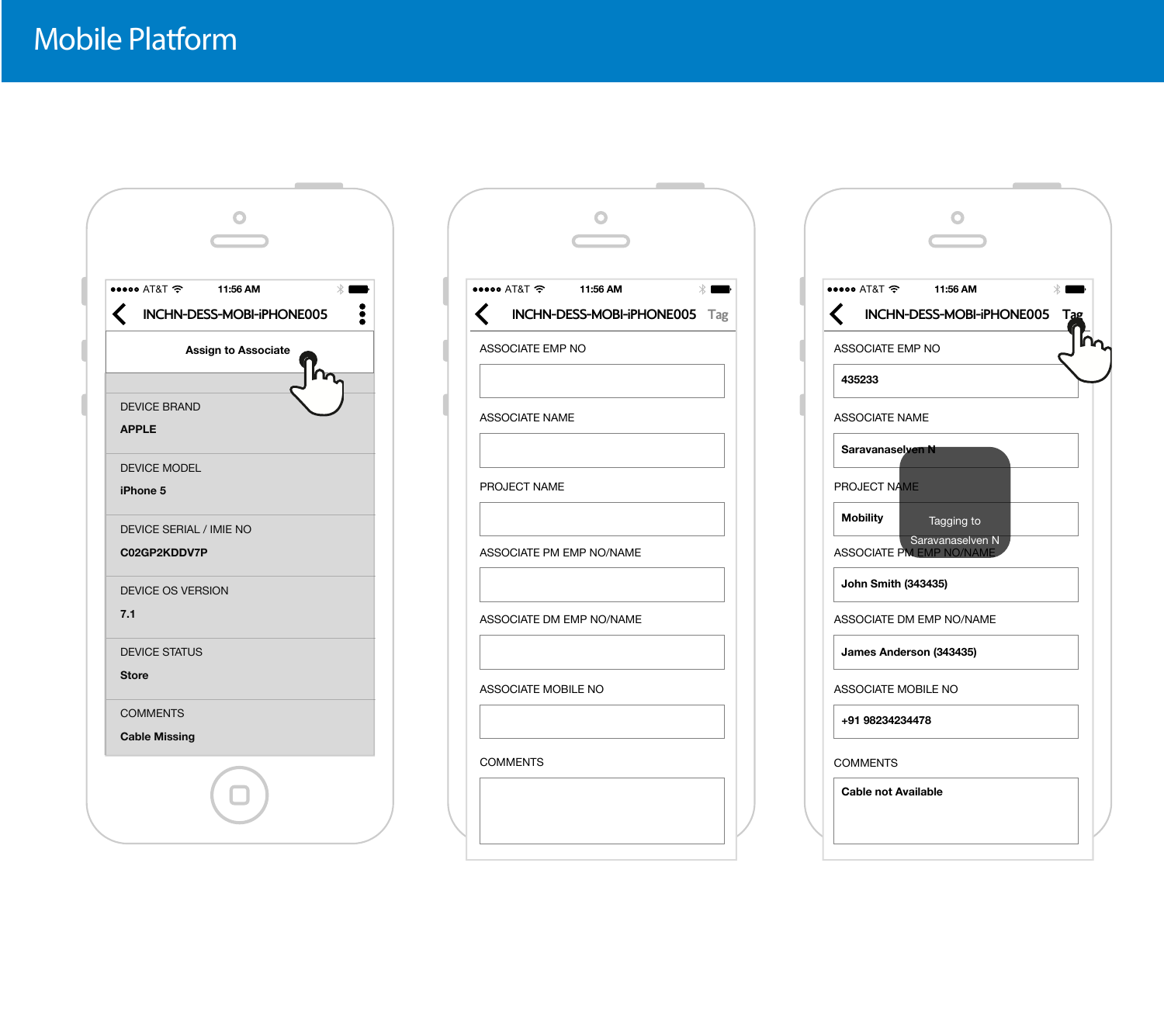





**1.0** On Tapping the sort button will expand and display the sorting options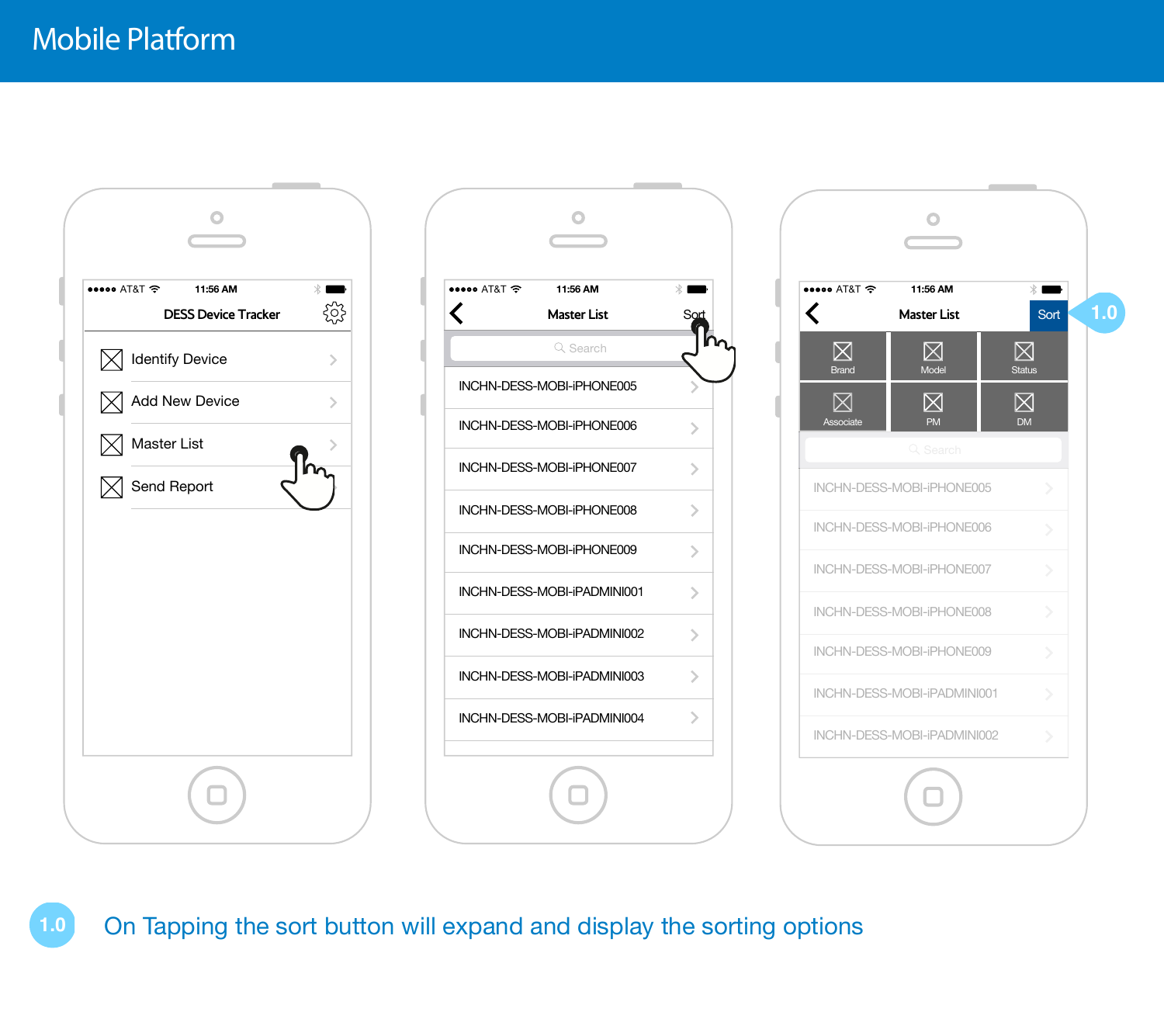

| ••••• AT&T ?<br>11:56 AM<br><b>DESS Device Tracker</b> | $\ast$        |
|--------------------------------------------------------|---------------|
| <b>Identify Device</b>                                 | ⋗             |
| <b>Add New Device</b>                                  | ⋋             |
| Master List                                            | ⋋             |
| Send Report                                            | $\mathcal{P}$ |
|                                                        |               |
|                                                        |               |
|                                                        |               |
|                                                        |               |
|                                                        |               |
|                                                        |               |

| $\widehat{\tau}$ T&TA 0000     | 11:56 AM           | $*$ |
|--------------------------------|--------------------|-----|
| く                              | <b>Send Report</b> |     |
| <b>By Status</b>               |                    |     |
| By Brand                       |                    |     |
| By PM                          |                    |     |
| By DM                          |                    |     |
| By Associate                   |                    |     |
| <b>Custom from Master List</b> |                    |     |
|                                |                    |     |
|                                |                    |     |
|                                |                    |     |
|                                |                    |     |
|                                |                    |     |

**1.0** Swipe to the list to enable/display the untag and Audit button